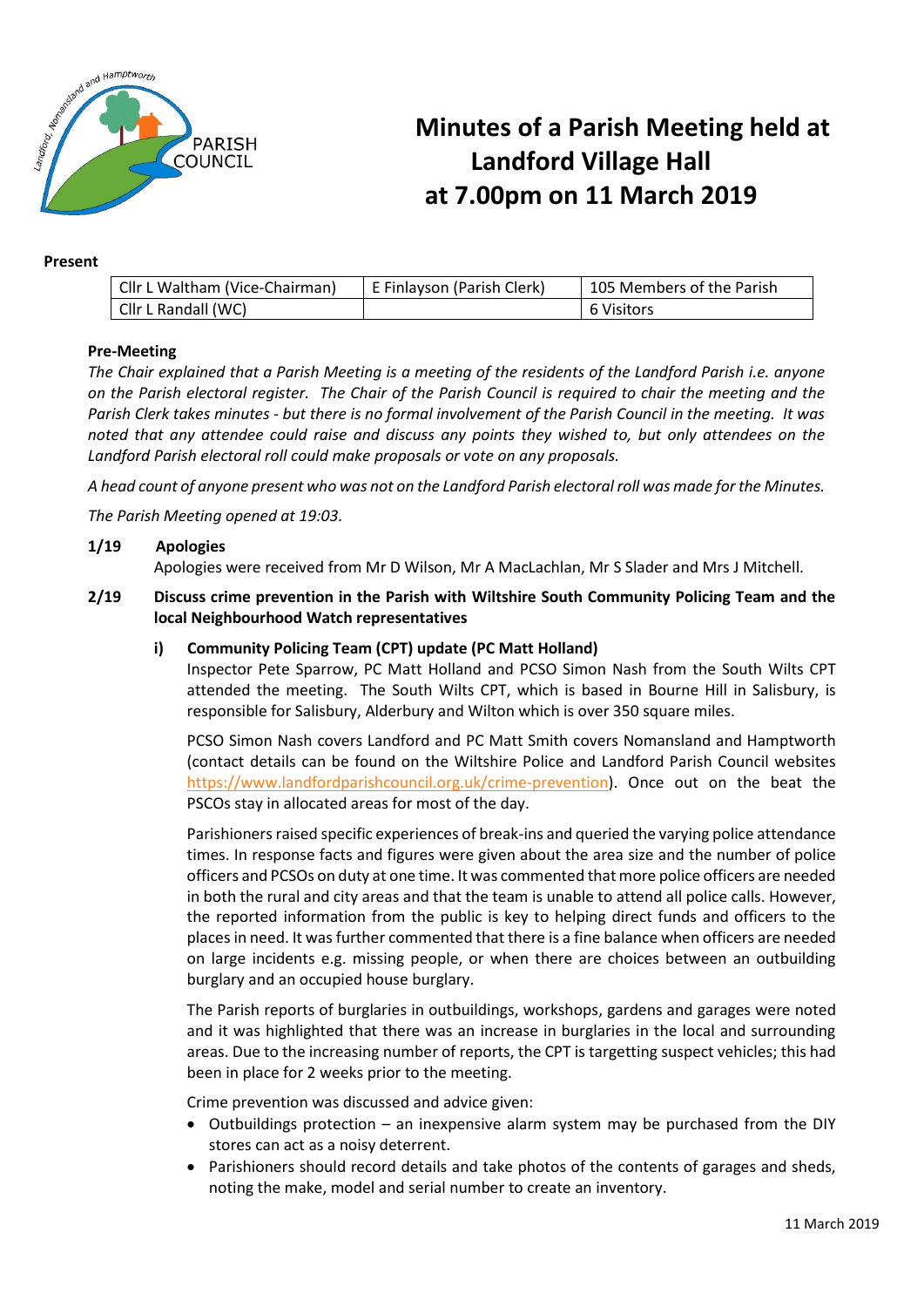

# **Minutes of a Parish Meeting held at Landford Village Hall at 7.00pm on 11 March 2019**

• Property should be security marked with the post code and owner's name so that it is traceable

The interactive crime map for South Wiltshire [\(https://www.wiltshire.police.uk/article/851/Crime-Map-for-Wiltshire-South\)](https://www.wiltshire.police.uk/article/851/Crime-Map-for-Wiltshire-South) showed 14 crime reports in Landford. The CPT went on to clarify that this report was from the 70<sup>th</sup> day of the year and highlighted that there were a further 6 crime reports at Whiteparish, and 1 in Hamptworth. The CPT team noted from comments and discussions during the meeting that there were 4 other incidents in the local Parish.

It was highlighted that Parishioners should call 999 to report an incident in progress and 101 to report an incident that had occurred (if not life threatening). The CPT may also be contacted at a group email address, but is not monitored 24 hours a day: [CPTSouthWiltshire@wiltshire.pnn.police.uk](mailto:CPTSouthWiltshire@wiltshire.pnn.police.uk)

There was a discussion about the Parish location on the border of Hants/Wilts and the response times. It was noted by the CPT that the direction of travel of a vehicle involved in an incident results in the CPT sharing details with neighbouring forces. It was noted that sometimes 999 or 101 calls were routed to Hampshire due to the Parish border location.

Inspector Sparrow requested that residents report any sightings and, if possible, registration numbers of suspicious vehicles. They can then target the vehicle by a marker and other technology to track the vehicles.

A Parishioner spoke of break-ins pre-Christmas 2018 and asked a question about Automatic Number Plate Recognition (ANPR):

- i. Is the ANPR in all police vehicles?
- ii. Have ANPR cordons in Parishes been implemented anywhere?

The CPT responded that most ANPR cameras that the police use are situated on trunk and main routes, due to high volume of traffic and incidents reported. Not all police vehicles have ANPR due to funding, and often reports of incidents focus on other identifying features of the vehicle which are distinctive and helpful to officers (e.g. company marking, missing wing mirror)

CCTV was discussed including cameras focused on property gates. Sharing any footage after an incident was agreed as helpful to the police.

A Parishioner addressed the meeting and speaker, to inform them about a CCTV system in Hillingdon as an example, and suggested the Parish collates details of CCTV currently in place in the Parish.

Expedient sharing of information via Social Media, Neighbourhood Watch, the local shop and knowing your neighbours will help the police and Parishioners. However, it was also noted that Social Media can also provide a would-be burglar with information on vacant properties and contents of properties; the CPT advised everyone to check their privacy control setting, check who can see their posts and not to accept friend requests from unknown people.

The CPT repeated throughout the meeting that they would appreciate any intelligence or evidence, supplied by the public and that the team would use it. In addition, the CPT